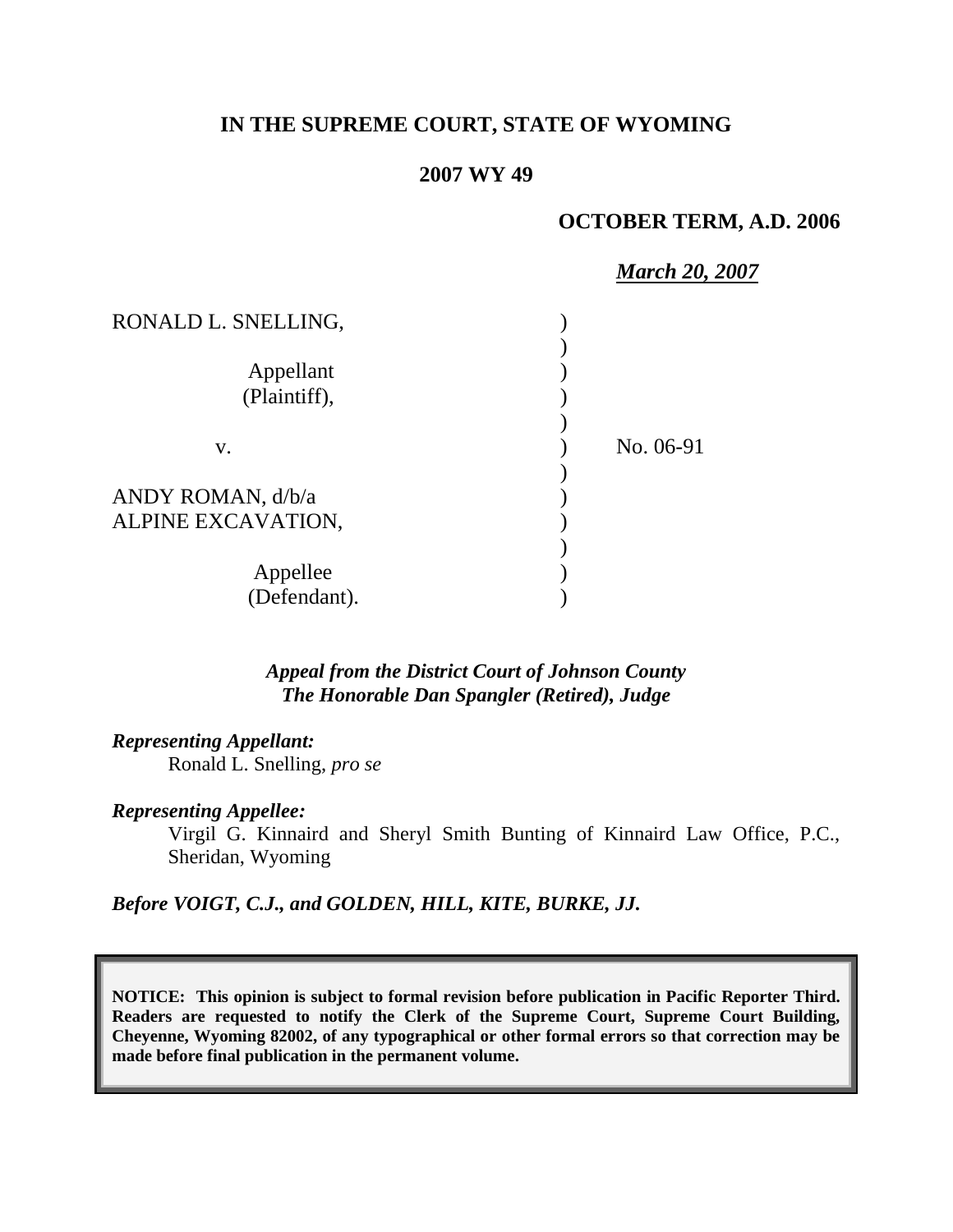### **GOLDEN**, Justice.

[¶1] Ronald Snelling bought land near Story, Wyoming, on which to build a home. He hired Andy Roman to do dirt work at the home site. Snelling was living in Minnesota when most of Roman's work was completed but periodically visited the home site in Wyoming to inspect the progress of the construction. Snelling paid a portion of Roman's bill but, in the end, Snelling decided he was dissatisfied with the excavation work done by Roman and refused to pay the outstanding balance on Roman's bill. Snelling eventually initiated the current action against Roman, generally alleging breach of contract and fraud. Roman counterclaimed, seeking payment for his completed services and material costs. After a bench trial, the trial judge dismissed all of Snelling's claims and granted judgment for Roman on his counterclaims. We affirm.

#### **ISSUES**

[¶2] Snelling designates multiple issues for this Court's consideration:

1. Was it reversible error to dismiss counts I, II and III of plaintiff's complaint all of which were based on defendant's representations that the road to be constructed for plaintiff was to be approximately one-half mile in length when the actual road constructed was 1150 feet long?

2. Was it reversible error to find as fact that the plaintiff had the same information as did defendant as to the length of the road to be built for \$35,000.00 where the contract between the parties specified a road to be approximately onehalf mile long and where the evidence showed that plaintiff [w]as not in Wyoming when the road was staked and buil[t] by defendant?

3. Was it reversible error for the trial court to award defendant the full amount of his invoice for certain excavation work when the invoice included work done after the plaintiff instructed the defendant to do no further work?

4. Was it reversible error for the Trial Court to award defendant the full amount of his excavation invoice based on the Trial Court's determination that such amount was reasonable when the Trial Court excluded plaintiff's offered expert testimony as to reasonableness?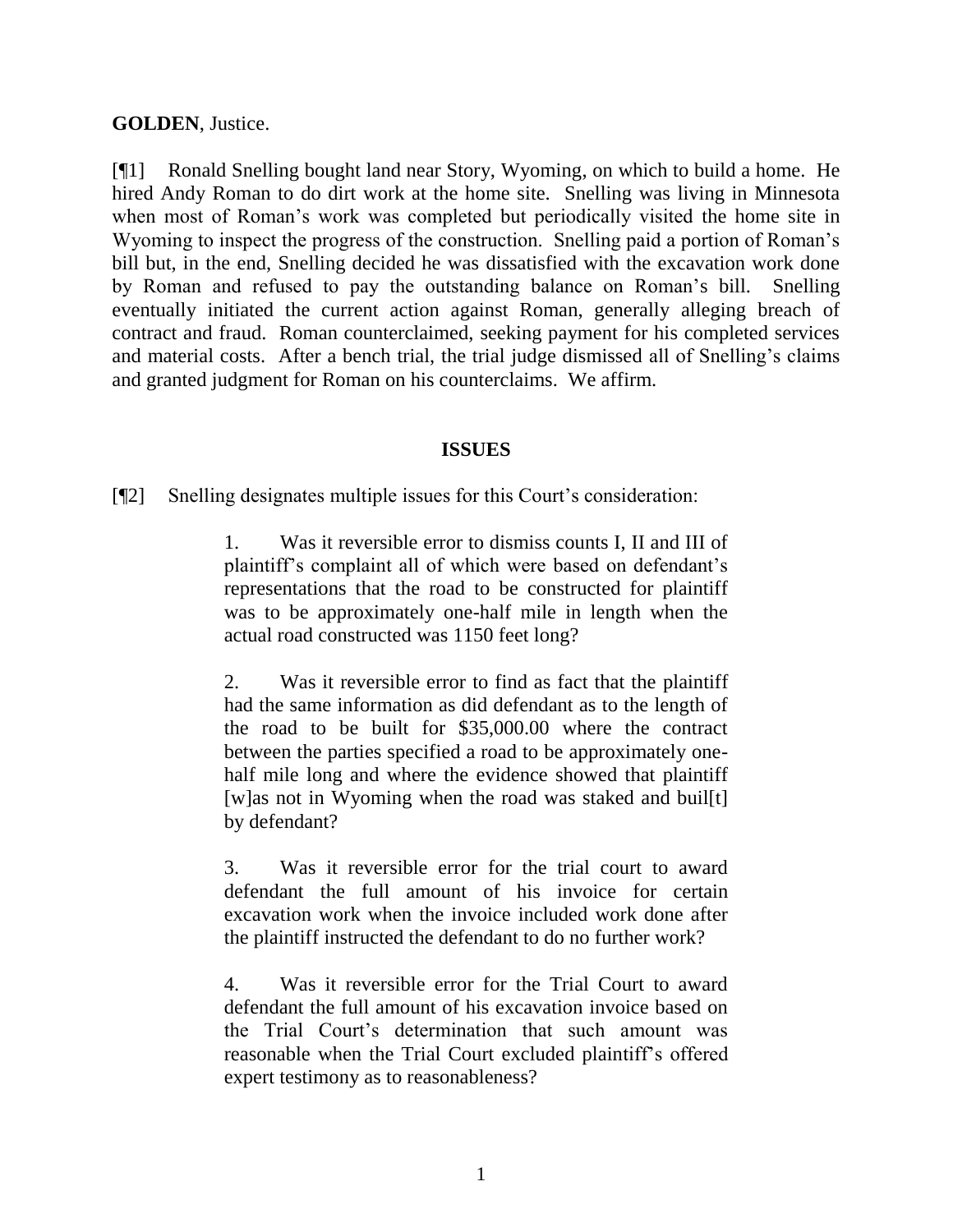5. Was it reversible error for the Trial Court to permit a non-disclosed expert witness to testify over objection that 15 to 24 rocks provided by defendant to plaintiff were worth \$12,000.00 when the witness had stated he would have to look more closely at the rocks to value them?

6. Was it reversible error for the Trial Court to find that the amount of plaintiff's black dirt taken by defendant was "insignificant" when there was no testimony or evidence to the amount of black dirt defendant was entitled to in trade for 15 to 24 rocks?

# **FACTS**<sup>1</sup>

[¶3] Snelling is a semi-retired attorney originally from Minnesota. He bought property near Story, Wyoming, in 1999 with the purpose of building a home thereon. Snelling and Roman met for the first time on July 13, 2001, at the property site, before any construction had begun. Within a few weeks Snelling and Roman had agreed that Roman would do the dirt work associated with the construction project. A letter agreement written by Snelling, dated August 13, 2001, stated Roman could begin trenching utilities and building a road on Snelling's property from the public road to the area of the proposed home site. Snelling agreed to pay \$35,000 for this work. All future dirt work was to be done at Roman's normal work rates. Roman accepted this agreement and began work.

[¶4] Roman completed the trenching and the road. The ultimate length of the road was slightly less than a quarter-mile. In mid-May 2002, Snelling paid Roman the agreed upon \$35,000. Roman then commenced the second phase of the dirt work, including excavating the house site, installing a septic system, and constructing a circular driveway in front of the house. Roman billed Snelling as work was completed. Snelling paid \$5,000 as an advance on the work, but then, in May 2003, Snelling refused to pay the remainder of Roman's bill.

[¶5] Roman also supplied Snelling with approximately 20 to 25 feature rocks for landscaping purposes. The initial agreement was to exchange the feature rocks for black dirt on Snelling's property. Roman took about two dump truck loads of black dirt from Snelling's property before the billing dispute arose and Snelling told Roman he could not have any more black dirt. Roman then billed Snelling \$12,000 for the feature rocks. Snelling did not pay this invoice.

 $<sup>1</sup>$  In accordance with our standard of review, we accept the facts most favorable to Roman.</sup>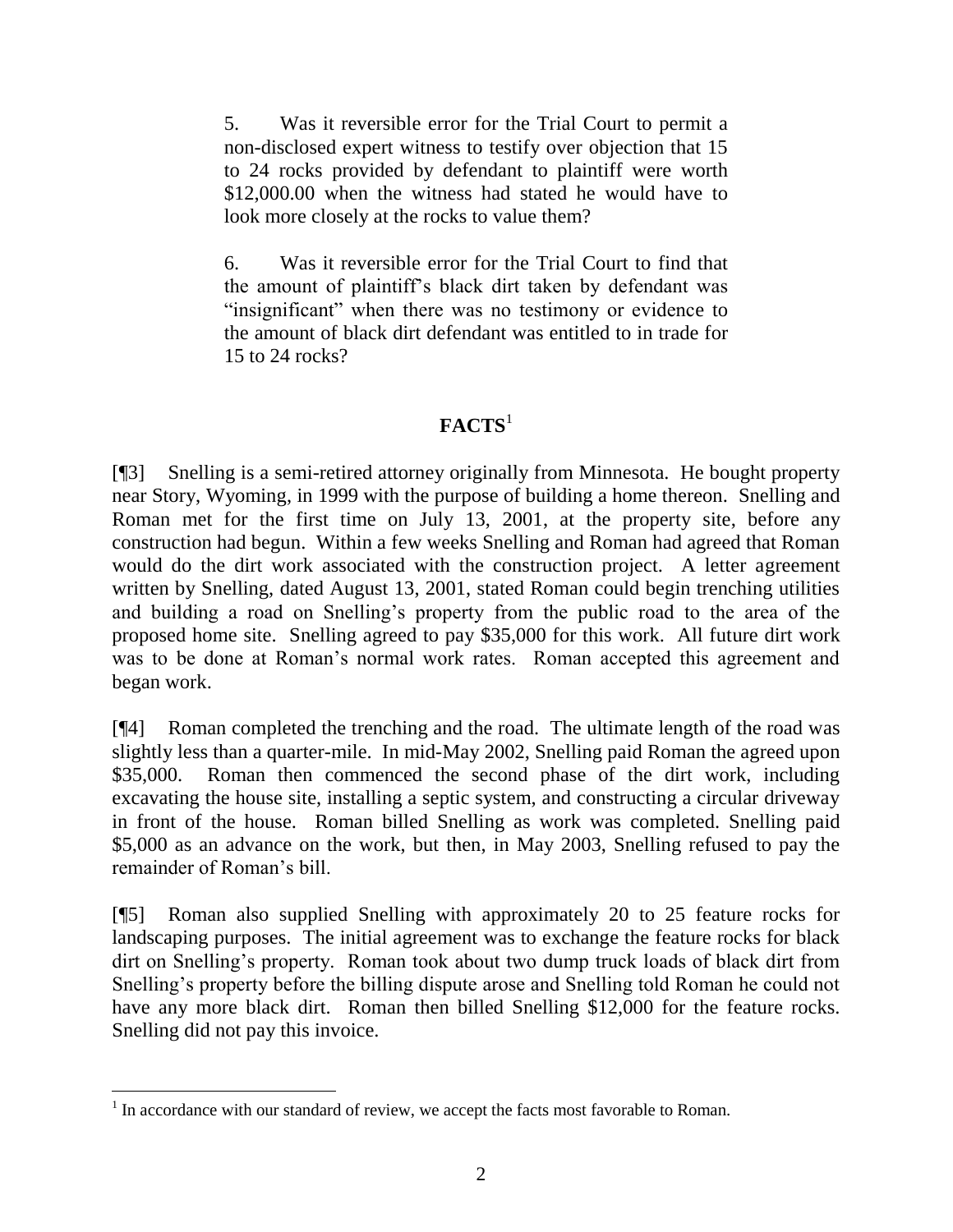[¶6] Eventually, Snelling filed the instant action. Though separated into several different claims, the gist of Snelling's allegations was that Roman misrepresented the length of the road and therefore he overpaid for the road, and that other work performed by Roman was substandard and he incurred expenses hiring another contractor to fix the resulting problems. Roman counterclaimed for payment on his outstanding invoices, including work performed, materials and the feature rocks. After a bench trial, the district court ruled against Snelling on all counts and awarded Roman \$30,137.90 on his counterclaims. Snelling appeals.

#### **DISCUSSION**

#### *Standard of Review*

[¶7] After a bench trial, we review the trial court's factual findings under a clearly erroneous standard and its legal conclusions de novo. *Hansuld v. Lariat Diesel Corp.*, 2003 WY 165, ¶ 13, 81 P.3d 215, 218 (Wyo. 2003) (citing *Rennard v. Vollmar*, 977 P.2d 1277, 1279 (Wyo. 1999)). We do not substitute ourselves for the trial court as a finder of facts; instead, we defer to the trial court's findings unless they are unsupported by the record or erroneous as a matter of law. *Deroche v. R.L. Manning Co*., 737 P.2d 332, 336 (Wyo. 1987). Although the factual findings of a trial court are not entitled to the limited review afforded a jury verdict, the findings are presumptively correct. *Piroschak v. Whelan*, 2005 WY 26, ¶ 7, 106 P.3d 887, 890 (Wyo. 2005).

[¶8] This Court may examine all of the properly admissible evidence in the record, but we do not reweigh the evidence. *Forshee, et ux. v. Delaney, et ux.,* 2005 WY 103, ¶ 6, 118 P.3d 445, 448 (Wyo. 2005). Due regard is given to the opportunity of the trial judge to assess the credibility of the witnesses. We accept the prevailing party's evidence as true and give to that evidence every favorable inference which may fairly and reasonably be drawn from it. *Harber v. Jensen*, 2004 WY 104, ¶ 7, 97 P.3d 57, 60 (Wyo. 2004) (quoting *Life Care Centers of America, Inc. v. Dexter*, 2003 WY 38, ¶ 7, 65 P.3d 385, 389 (Wyo. 2003)). Findings may not be set aside because we would have reached a different result. *Harber*, ¶ 7, 97 P.3d at 60 (citing *Double Eagle Petroleum & Mining Corp. v. Questar Exploration & Production Co.*, 2003 WY 139, ¶ 6, 78 P.3d 679, 681 (Wyo. 2003)). A finding will only be set aside if, although there is evidence to support it, this Court on the entire evidence is left with the definite and firm conviction that a mistake has been committed. *Mullinnix LLC v. HKB Royalty Trust*, 2006 WY 14, ¶ 12, 126 P.3d 909, 916 (Wyo. 2006).

[¶9] In reviewing a trial court's construction of a contract, the initial question of whether the contract is ambiguous is a question of law for this Court. *Piroschak*, ¶ 9, 106 P.3d at 891. When the terms of the agreement are unambiguous, the construction of the contract is also a question of law. *Seherr-Thoss v. Seherr-Thoss*, 2006 WY 111, ¶ 11,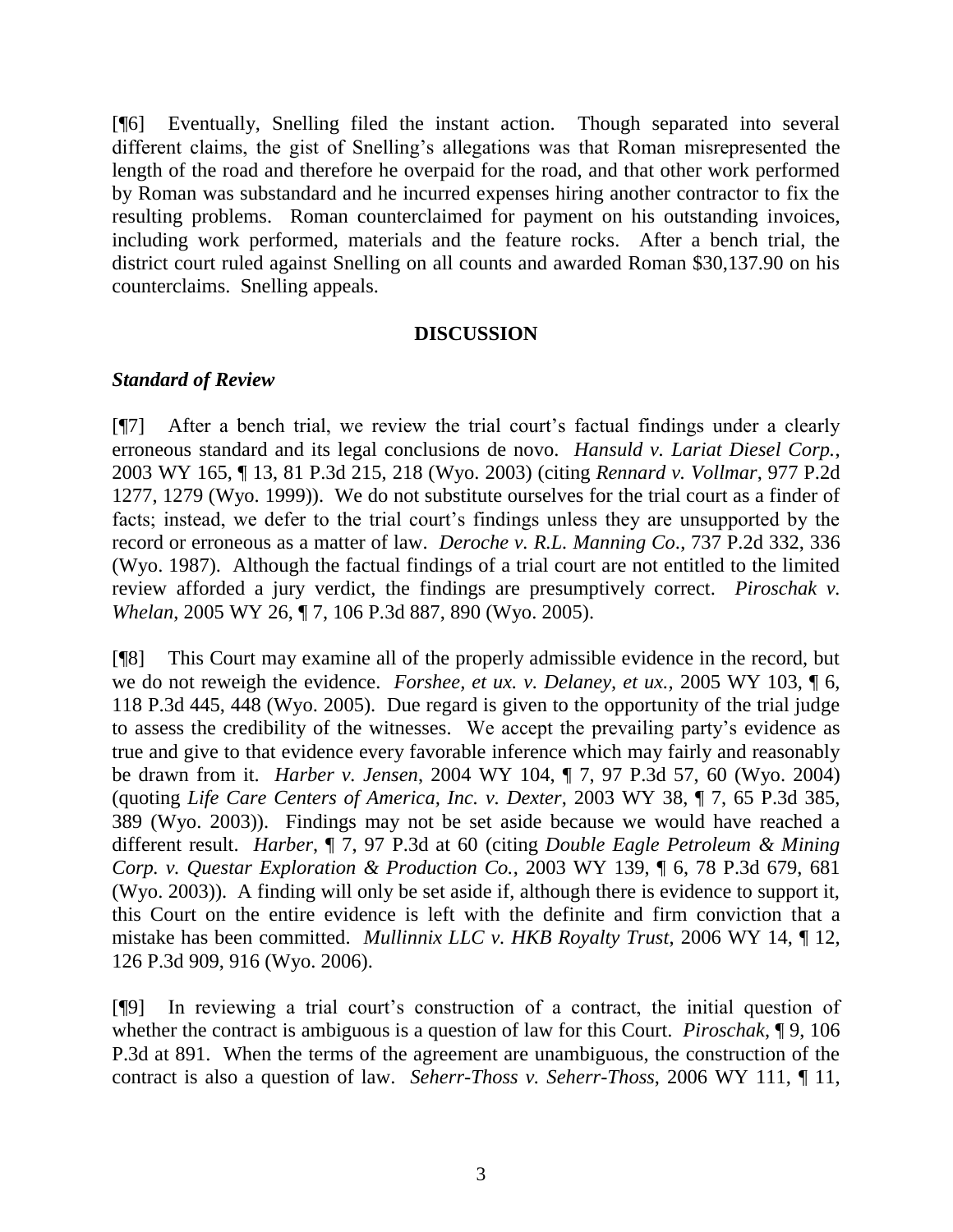141 P.3d 705, 712 (Wyo. 2006). We review questions of law de novo. *Y-O Investments, Inc. v. Emken*, 2006 WY 112, ¶ 8, 142 P.3d 1127, 1130 (Wyo. 2006).

# *Length of the Road*

[¶10] Snelling alleges that he only agreed to pay Roman \$35,000 for the initial road construction and trenching because Roman represented that the road to be constructed was to be approximately one-half mile in length. Snelling complains he was overcharged since the finished length of the road was not a half-mile but rather slightly less than a quarter-mile. Roman, on the other hand, claims he never estimated the length of the road because the road was bid as a flat fee, with the finished length being immaterial.

[¶11] The parties concur that their agreement on terms for the construction of the road is embodied in the August 13, 2001, letter from Snelling to Roman. Both parties characterize this letter as a contract. Our primary objective in construing contracts is to discern the intent of the parties:

> An ambiguous contract contains language that conveys a double meaning. *McNeiley v. Ayres Jewelry Co*., 855 P.2d 1242, 1244 (Wyo. 1993). Disagreement between parties regarding the meaning of a contract does not establish an ambiguity. *Moncrief v. Louisiana Land and Exploration Co.*, 861 P.2d 516, 524 (Wyo. 1993). Whether a contract contains an ambiguity is a question of law for the reviewing court. *Prudential Preferred Properties* [*v. J and J Ventures, Inc.*], 859 P.2d [1267,] at 1271 [(Wyo. 1993)].

> Contract interpretation is the process of ascertaining the meaning of the words used by the parties to express their intent*. Doctors' Co. v. Insurance Corp. of America*, 864 P.2d 1018, 1023 (Wyo. 1993). We generally look to the "four corners" of an instrument to determine the intent of the parties. *Id*. at 1024.

*Idaho Migrant Council, Inc. v. Warila*, 890 P.2d 39, 40-41 (Wyo. 1995). We begin by looking at the words of the contract and the surrounding circumstances at the time of the making of the contract. *Wells Fargo Bank Wyoming, N.A. v. Hodder*, 2006 WY 128, ¶ 16, 144 P.3d 401, 408 (Wyo. 2006); *Hickman v. Groves*, 2003 WY 76, ¶ 11, 71 P.3d 256, 259 (Wyo. 2003).

[¶12] In the August 2001 letter, Snelling stated he wanted to clear up any potential misunderstandings before work began. The pertinent part of the letter states: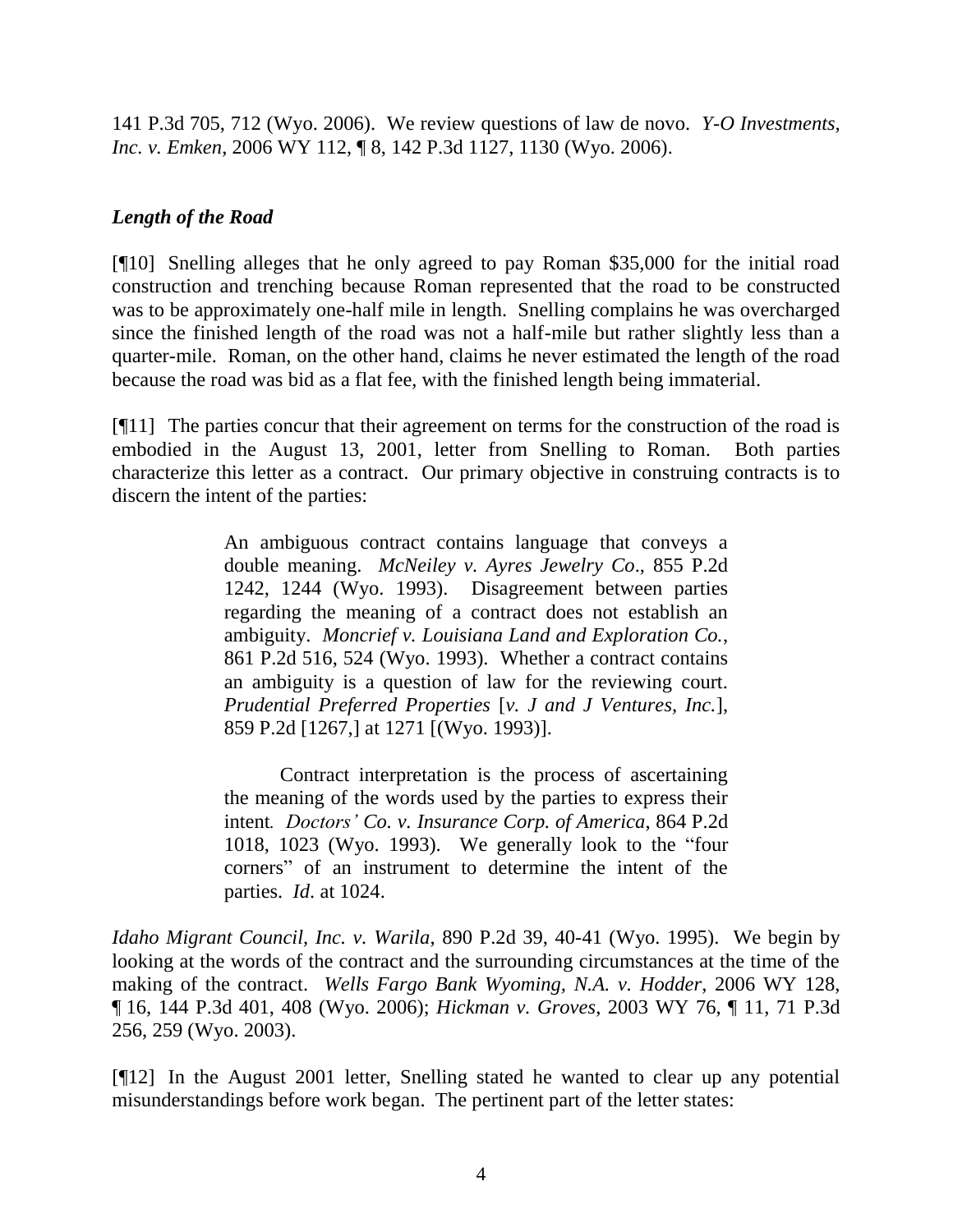Here is what I understand.

1. For a total of \$35,000.00 you will do the following:

(a) Complete a road to the home site on the second plateau of the property. You have described the road to me as having several switchbacks and being somewhere in the neighborhood of one half mile long. You will use culverts, ditching and geomat as necessary to properly construct the road. The road will be guaranteed for five years from the date of completion.

(b) Trench in the electrical to the home site. . . .

(c) You will trench in the phone line and will pay for the wire to be placed in the trench. . . .

(d) You will trench in below the frost line a water line from the well on the property of the house site and provide the water line.

2. In addition to paying \$35,000.00 for the described work, I agree to use Alpine Excavation for the dirt work which will be involved in building a house. This is based on the assumption that you will be charging your normal rates for that work.

Snelling also wrote:

Of course, it will be your responsibility to make certain the road gets built entirely within my property lines. I have given you a copy of the plat and I am sending you a copy of the legal description of the property with this letter.

Snelling finished the letter by stating: "let me know whether I have correctly stated our understanding in this letter. If I have not, obviously do not begin the work until we have squared things away."

[¶13] The parties agree that there was no further communication regarding any potential misunderstanding and both parties proceeded under the terms of this letter contract. Snelling alleges that the length of the road – "somewhere in the neighborhood of one half mile" – was a material term of the contract. Accordingly, Snelling based the first three counts of his complaint on the premise that Roman misrepresented the length of the road.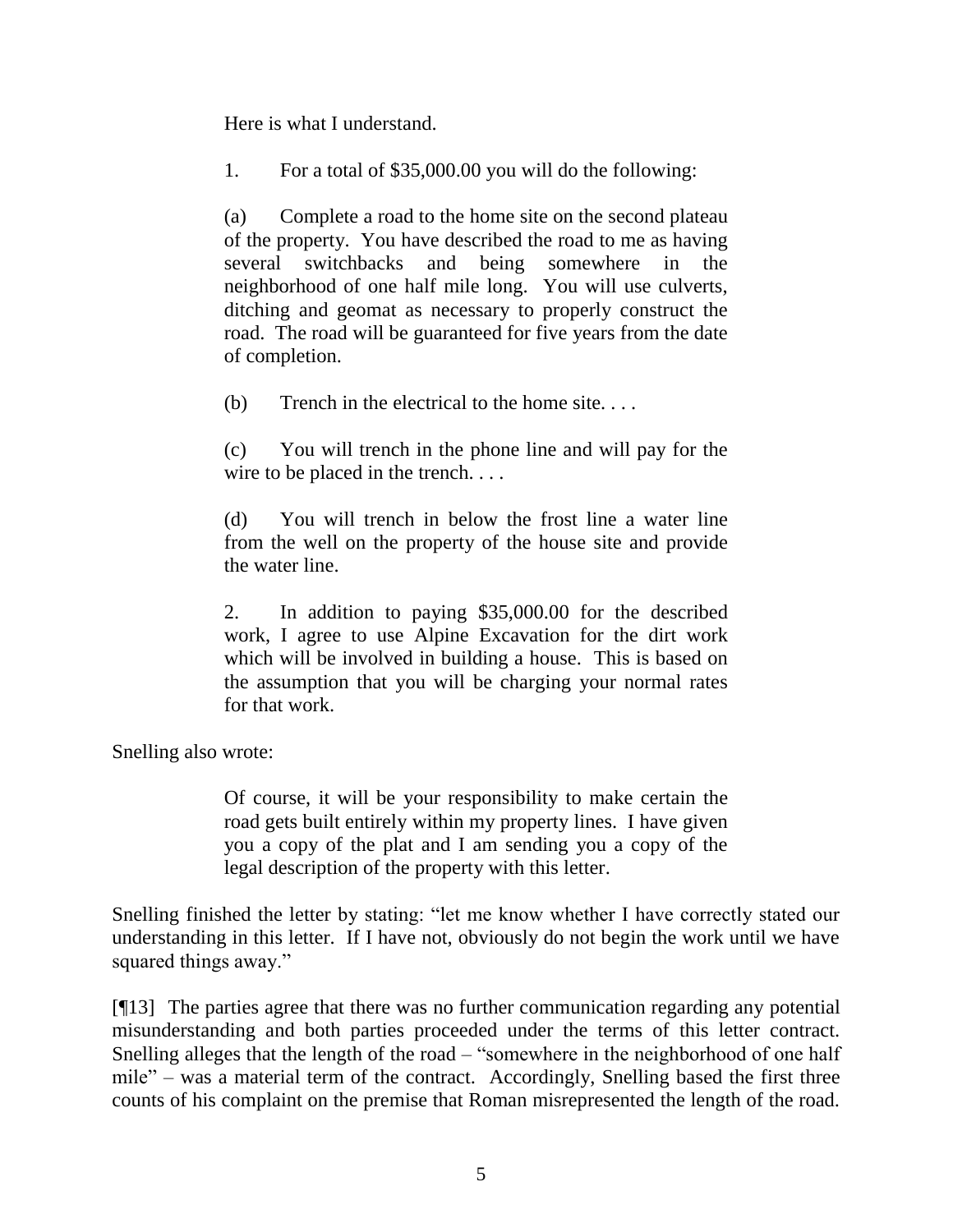After the bench trial, the district court expressly found that Roman "did not misrepresent the length of the road, as the contract was not based upon length and [Snelling] had the same information as [Roman]." The district court accordingly dismissed all three counts.

[¶14] Looking at the language of the contract and the surrounding circumstances, we agree with the district court's ruling. The contract contains no indication that the cost of the road was based upon its length. The contract does not calculate the cost of the road, or the trenching, in terms of linear feet or like measurement. The contract unambiguously proposes a flat fee in exchange for Roman: completing a road to the home site on the second plateau of the property; trenching the electrical; trenching the phone line; and trenching the water line.

[¶15] Snelling suggests the length of the road was material to his agreement to offer a flat fee of \$35,000. He alleges he would have offered less if he had known the road would not be a half-mile in length but rather slightly less than a quarter-mile. Several facts belie this allegation. First, we think Snelling's terms "somewhere in the neighborhood of" are too ambiguous to suggest that Snelling was materially focused on the length of the road.

[¶16] Second, the district court was correct in determining that Snelling had the same information regarding the potential difficulty in constructing a road to his home site as did Roman. It is undisputed that Snelling had met with Roman at the property roughly a month before he drafted the August letter agreement. Snelling was intimately familiar with the geography and terrain of his property. Snelling knew where the public road was in relation to his proposed home site and the grade of the land in between the two locations. Snelling was in as good a position as Roman in estimating the potential length of a road to his home site and the difficulty involved in constructing such a road on a suitable grade.

[¶17] Lastly, Snelling himself indicates that he knew the road was not finally staked at the time he wrote the contract since he states in the letter that it will be Roman's responsibility to ensure that the road is built entirely within Snelling's property lines. To that end, Snelling was sending Roman a copy of the legal description of the property. Even had a road been staked, it would potentially have to be restaked given this new information. Thus, any information allegedly given by Roman to Snelling prior to the writing of this contract could only have been a rough estimate, inadequate to provide a material term. For these reasons, we find Snelling's first two issues on appeal to be without merit.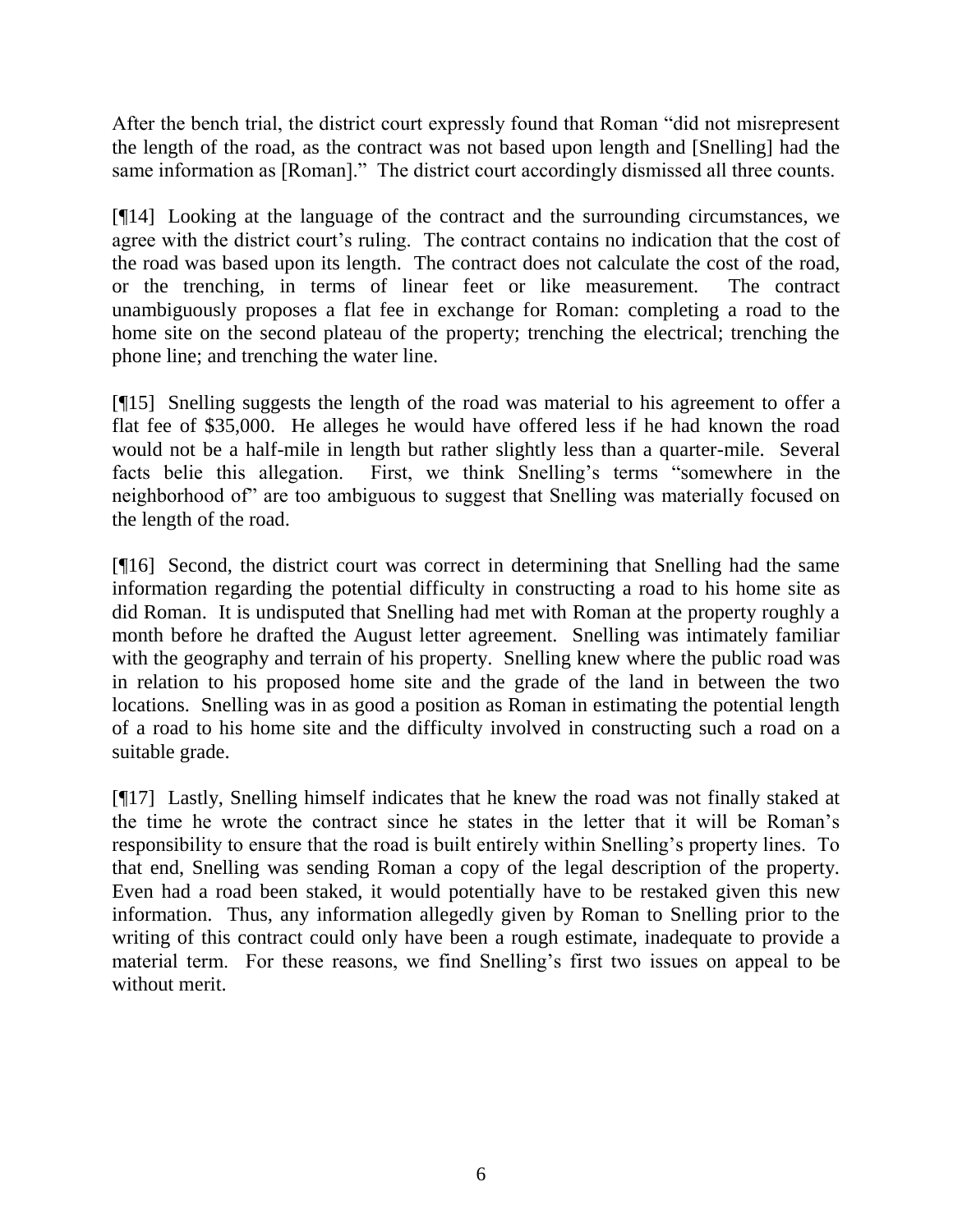### *Invoice for work completed after Snelling instructed Roman to do no further work*

[¶18] Roman came home from working at Snelling's property one day to find a message from Snelling on his answering machine. In the message, Snelling instructed Roman to do no further work. Roman complied with the instruction. Roman did, however, submit a bill for gravel he had used in that one day's work. It is this bill that Snelling alleges he should not be obligated to pay.

[¶19] Snelling's objection is disingenuous. Snelling does not dispute that Roman did not get his message until Roman had completed work for the day. Therefore Roman's bill pertained solely to work completed before Roman received the instruction to cease work. Under the circumstances, we find no error in the district court's determination that Roman was entitled to the challenged amount, especially since Roman did not bill for his labor but only for materials he supplied and that were accepted by Snelling.

### *Evidentiary Issues*

[¶20] In issues four and five, Snelling complains about the trial court's rulings on select evidentiary issues, namely the inclusion and exclusion of certain expert testimony. We review a trial court's evidentiary rulings under an abuse of discretion standard. A trial court abuses its discretion if it acts outside the bounds of reason under the circumstances or commits an error of law. *Parrish v. Groathouse Const., Inc.*, 2006 WY 33, ¶ 14, 130 P.3d 502, 506-07 (Wyo. 2006). All relevant evidence is admissible. W.R.E. 402. Relevant evidence, however, may be excluded if it constitutes a "needless presentation of cumulative evidence." W.R.E. 403. Furthermore, rulings admitting or excluding evidence are subject to harmless error analysis. W.R.E. 103; *Armstrong v. Hrabal*, 2004 WY 39, ¶ 11, 87 P.3d 1226, 1230 (Wyo. 2004).

[¶21] Snelling first complains that his proffered expert witness testimony regarding the reasonableness of Roman's excavation invoice was excluded improperly. Snelling's expert was allowed to testify to the reasonableness of Roman's invoice on direct examination. Snelling's expert testified to the general cost of running certain equipment that would be involved in particular dirt work and the reasonableness of Roman's rates. Snelling's objection is that the trial court refused to allow Snelling to recall his expert on rebuttal. Snelling's offer of proof was that his expert would testify more specifically as to the running costs of particular pieces of equipment. The trial court ruled that such testimony would be cumulative. We do not find that the trial court abused its discretion in so ruling. The trial court allowed Snelling to admit evidence as to the reasonableness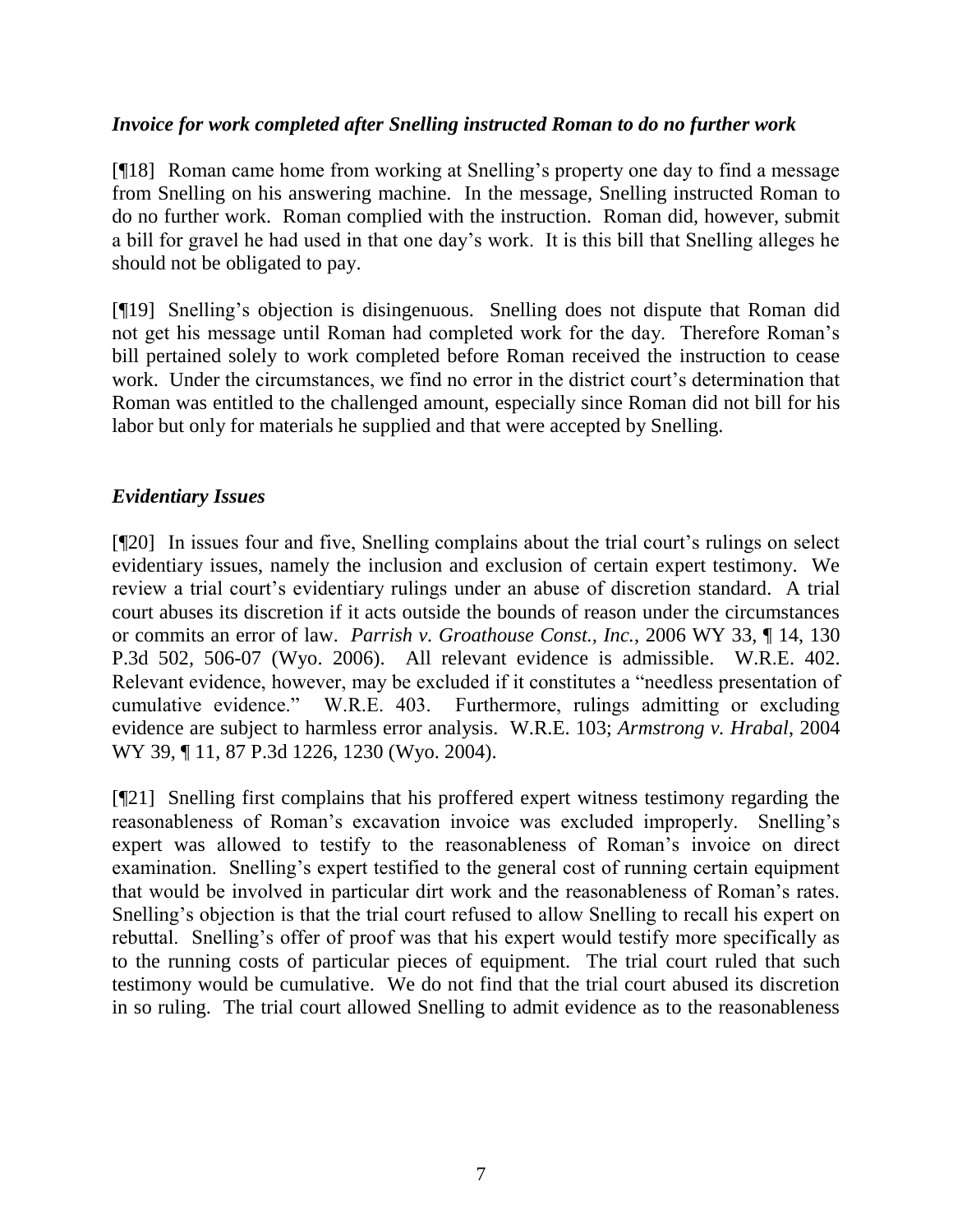of Roman's invoice and simply refused to hear further evidence on the same topic, from the same person.<sup>2</sup>

[¶22] Snelling's second complaint is that Roman was allowed to elicit expert testimony from a witness who was designated only as a fact witness in Roman's pretrial disclosure statement. The witness, who had been in the business of selling feature rocks for approximately five years, testified that he had seen some of the feature rocks Roman used at the original quarry site. He had seen the same feature rocks again on Snelling's property, albeit at a distance of about fifty yards. The witness testified as to the general value of the feature rocks he had seen on Snelling's property. He expressly testified that Roman's invoice of \$12,000 for those feature rocks was reasonable.

[¶23] We need not discuss whether this testimony constituted inadmissible expert testimony because Snelling was not prejudiced by such testimony. There is no indication that the trial court relied on the questioned testimony, nor was it necessary for the trial court to do so. Roman testified extensively as to how he determined the price for the feature rocks and the reasonableness of such price. Roman's testimony is sufficient to support the trial court's finding that the feature rocks were worth \$12,000 without reference to the testimony provided by Roman's challenged witness.

# *Black dirt*

[¶24] The initial agreement entered into between Snelling and Roman with regard to the feature rocks was that Roman would trade the feature rocks to Snelling in exchange for black dirt that was being excavated from Snelling's property. Snelling is correct in stating that there was no detailed testimony regarding a specific amount of black dirt that would be involved in the trade. Roman testified that the agreement was that he would be allowed to take as much black dirt as he wanted. Roman took approximately two truckloads of dirt from Snelling's property at about the same time he delivered the feature rocks but then waited to make sure there was enough black dirt for Snelling's purposes before he took any more. Before Roman could claim any more black dirt, the payment dispute developed with Snelling, a part of which was Snelling's refusal to allow Roman to take any more black dirt from the property.

[¶25] The trial court found that the two truckloads of black dirt taken by Roman was insignificant and did not factor the amount into the valuation of the feature rocks. This finding is not clearly erroneous. Roman billed Snelling for the feature rocks only after Snelling had stopped Roman from taking any more black dirt. The invoice was for

  $2$  We also question the relevance of such testimony in general because the contract between the parties called for Roman's additional work to be charged at Roman's normal rates. There is no reference to what an outside party might consider reasonable.